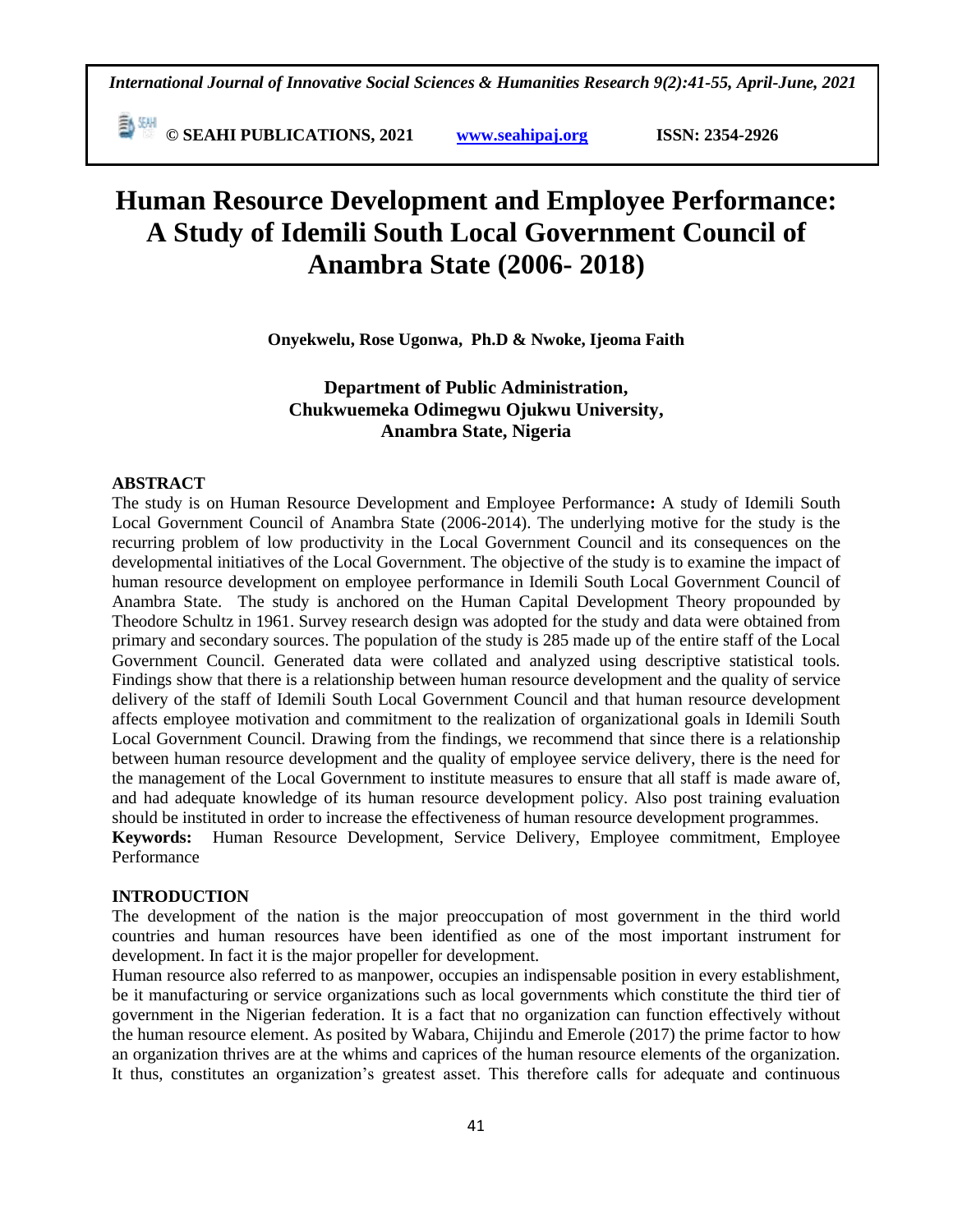investment in the development of the human resource asset of the organization with the view to effectively attain the set objectives of the organization.

encelively attain the set objectives of the organization.<br>The pivotal role of human resources in an organization informed the importance attached to its development as a competent human resource element is a means of reducing inefficiency, increasing employee productivity and invariably organizational performance.

Thus, as organizations strive to first of all recruit the best, in the same vein, they prioritize the Thus, as organizations strive to first of an recent the ocst, in the same vent, they prioritize the development of the human element to maximize talents, skills and ability which will automatically reflect on the company's profit. An organization will find it difficult to deliver on corporate and clients demand if the employees do not receive regular training. This is because the formal educational system may not adequately provide specific job skills for a position in a particular organization, and while few employees adequately provide specific job skills to a position in a particular organization, and while tew employees may have the required skills, knowledge, ability and competencies needed to fit into a specific job function, some others may require extensive training to acquire the necessary skills to be able to fit into a specific job function and also make significant contribution to the organization's performance (Malaolu and Ogbuabor, 2013).

and Ggoddoor, 2015).<br>Historically, human resource development, also known as manpower development or staff training is as old as human civilization. From the pre-historic times, the jobs of adults have been to teach children to prepare them for adulthood. Nevertheless, throughout the centuries past, societies have changed, have become more complex and the kind of works to be done, the skills needed, and the tools used to do the work have also changed. In order to manage these changes and the increasingly new demands that require work have also changed. In order to manage these changes and the increasingly new demands that require training and retraining of the human resource assets of the organization, organizations invest massively in human resource development.

In the Nigerian local government system precisely, it is the function of the local government service In the rugerian focar government system precisely, it is the ranction of the focar government service commission to take care of staff development of the different cadre of employees of the local government. The local government service commission carry out these activities by offering a variety of scheduled workshops, in-service training and seminars in the areas of: leadership and management; interpersonal skills; oral and written communications skills; and personal development skills. These training programmes held both in urban and in rural areas, provided customized and in-house group training to meet the specific needs of the programme areas, provide consulting and facilitation services in several areas, including but not limited to planning, organizational change, team building, and workplace restoration; provide assistance in identifying organization and staff development needs and recommendations to meet associated training requirements.

It should however be noted that most public and private sector organizations do not have plans for the development of their staff. Once those people are recruited and deployed into offices, it appears that there is no kind of orientation programmes, neither are they trained to acquire other modern skills or improve upon existing skills, talents and educational qualifications. This tends to impact negatively on the effectiveness of the workforce.

In recent years, it has been noted that a good number of public sector organizations, especially the Local Government System, perform abysmally very poor as a result of lack of competent and skilled manpower. The challenges of lack of skilled manpower, technological problems which invariably lead to low productivity and poor service delivery place a serious limitation on the overall performance of the local government systems. Thus, continued existence of the Local Government System in Nigeria have been questioned as a result of the poor perception of their roles as vehicles of change and development in spite of the reforms and constitutional provisions as enshrined in the 1999 constitution of the Federal Republic of Nigeria (as amended), (Obioma 2007).

It is against this background that this study examined the impact of Human Resource Development on Employee Performance in Idemili South Local Government Council within the period 2006-2018. Specifically, the objectives of the study include:

- 1. To ascertain the relationship between human resource development and the quality of service delivery of the staff of Idemili South Local Government Council.
- 2. To determine the effect of human resource development on employee commitment to the realization of organizational goals in Idemili South Local Government Council.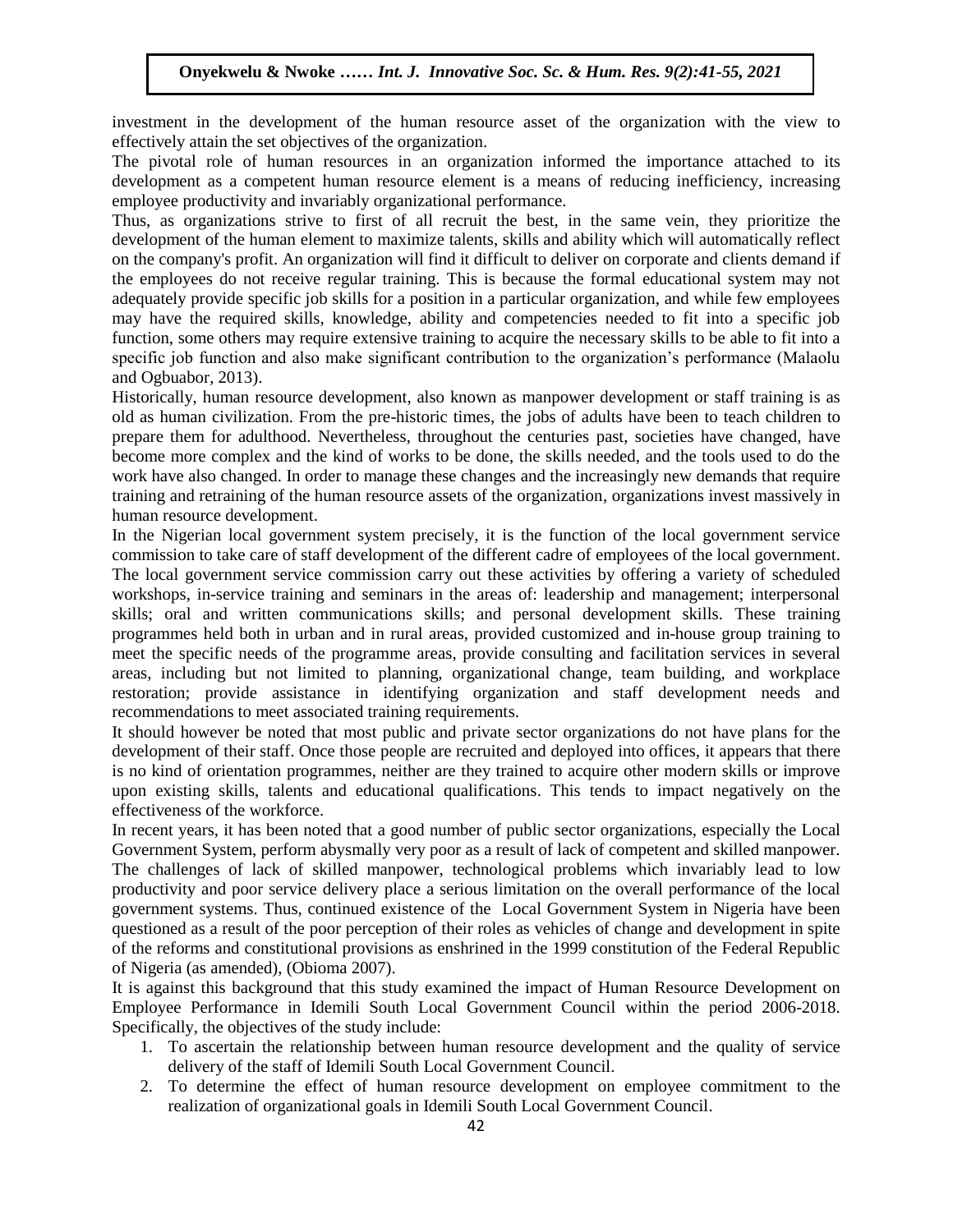3. .To examine the effect of human resource development on employee motivation in Idemili South Local Government Council..

## **Research Hypotheses**

- **1.** There is no relationship between human resource development and the quality of service delivery of the staff of Idemili South Local Government Council.
- **2.** Human resource development does not affect employee commitment to the realization of organizational goals in Idemili South Local Government Council.
- **3.** Human resource development does not affect employee motivation in Idemili South Local Government Council.

## **Conceptual Explanations**

## **Human Resource Development**

Human resource development consists of related concepts as employee training, career development, performance management, [coaching,](https://www.thebalance.com/use-coaching-to-improve-employee-performance-1918083) [mentoring,](https://www.thebalance.com/use-mentoring-to-develop-employees-1918189) organization development etc. The focus of all aspects of human resource development is on developing the most [superior workforce](https://www.thebalance.com/want-a-superior-workforce-1916768) so that the organization and individual employees can accomplish their work goals in service to customers. According to Heathfield (2016), human resource development (HRD) is the framework for helping employees develop their personal and organizational skills, knowledge, and abilities. Stones (1982) as cited in Atiomo (2000), defined human resource development as any organizational planned efforts to change the behavior of employees so that they can perform to an acceptable standard on the job. Flippo (1980) defines human resource development as a calculated effort aimed at increasing an employee's skills for doing a particular job and developing person's knowledge for vocational purpose. In agreement with the above views, French (1974), posits that staff development is a process that aims to bring up individuals up to a desired standard for present or potential assignment and still in the same line of reasoning, Glueck (1986) sees human resource as a systematic process of altering the behavior, knowledge and motivation of employees in a direction to increase organizational achievement. It is a premeditated course of action taken in order to bring about changes in employees' approach to work.

The concept of human resource development recognizes that not all labour is equal and that the quality of an employee can be improved by investing in them. The educational experience and abilities of an employee have an economic value for the employee and for the organization as a whole. According to Schultz (2009), human resource like any other capital could be invested in through education and training. Such exercise leads to an improvement in the quality and level of production.

According to Nadler & Nadler (1989) the three key activities involved in HRD include: training, education and development. Training has a focus on the learner's present job. It may be off-the-job (conducted outside the office) or on-the-job (conducted within the office environment). Education has a focus on the learner's future job while development is learning that is not focused on the job but on the potentials of the executive cadre.

Training and development are often used to close the gap between current performances and expected future performance. It is seen to be an important function of human resource management (Weil  $\&$ Woodall 2005). Amongst the activities of this function is the identification of the needs for training and development and selecting methods and programmes suitable for these needs, plan on how to implement them and finally evaluating their outcome (McCourt & Eldridge 2003).

Nadler (1984) noted that all the human resource development activities are meant to either improve performance on the present job of the individual, train new skills for new job or new position in the future and general growth for both individuals and organization so as to be able to meet organization's current and future objectives.

## **Employee Performance**

Employee performance is the prerequisite for the success of any organization. According to Arowolo (2012), performance is an action that involves a lot of efforts aimed at achieving a purpose. It is measured on a given set of standard to determine how well a duty or an activity is carried out in a day, week, month or year (Fatile, 2013).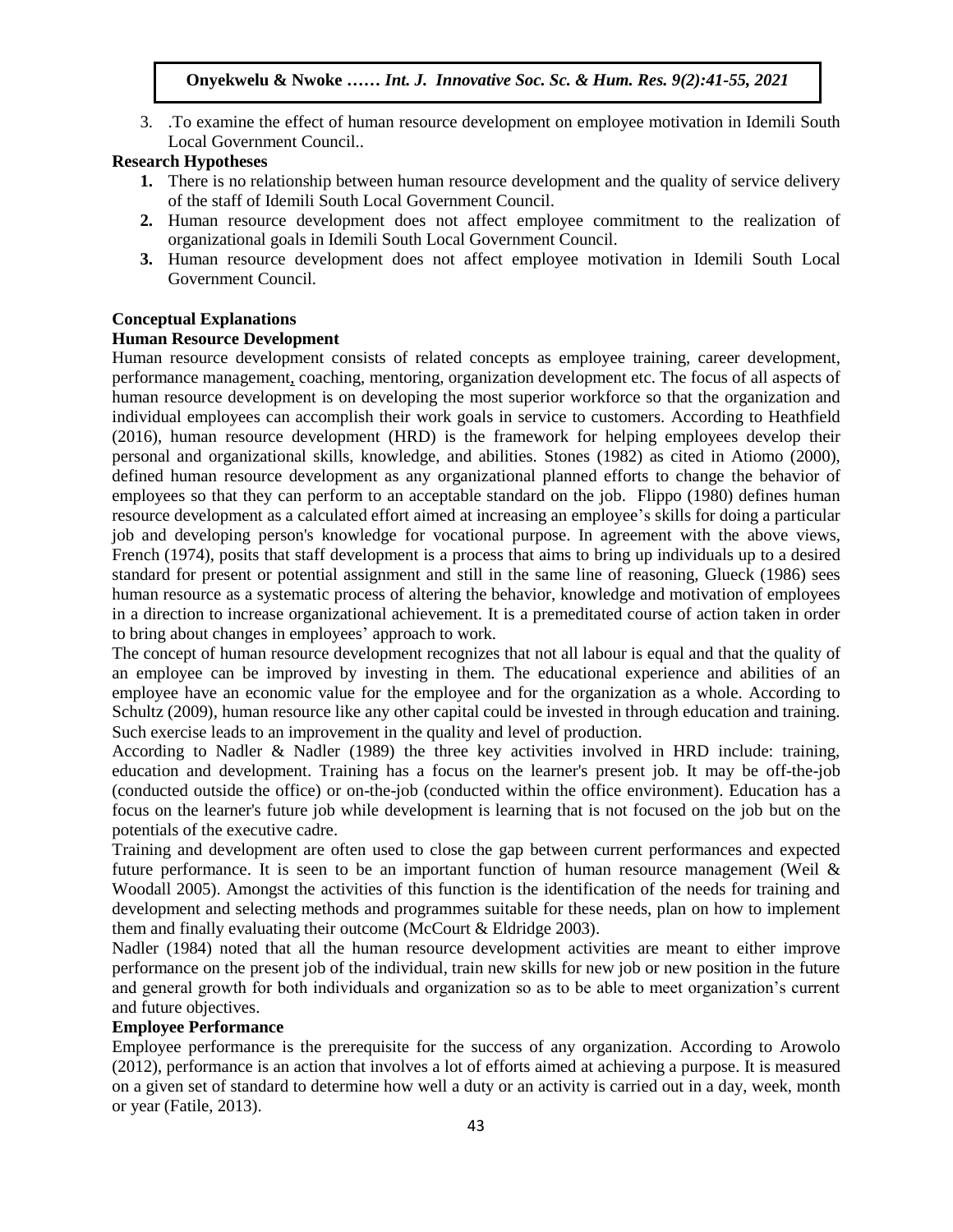According to Lekcham (2012), employee performance refers to the job related activities expected of a worker and how well those activities were executed. It is the ability and / or all the actions of an employee worker and now wen mose activities were executed. It is the ability and  $\theta$  or an the actions or an empiod

Performance is an act by which an employee achieves results through the exertion of his mental, physical, psychological and social capabilities in job related activities within an organization, thereby achieving organizational set objectives.

or gamizational set objectives.<br>Abba (2004) sees employee's performance as the degree of accomplishment of the tasks that make up an employee's job. It is a reflection of how an individual employee is fulfilling the requirement of his/her job. Job performance therefore, is the net effect of "efforts, abilities, traits and role perception". This shows that in a given situation, performance can be viewed from interrelatedness of efforts, abilities and role perception. Thus, "effort" stands for performance expectancies, while performance is the outcome role expectancies and perceived attractiveness of outcomes. "Abilities" are individuals' characteristics, for example, whether the employee is lazy or hardworking or a man of integrity, etc. "Role" or task perception refers to the diameter in which the individuals believe they should channel their energy. The perception refers to the diameter in which the individuals seneve they should entailled their energy. The activities and behaviours people believe in are necessary in the performance of their jobs and that constitute their role perception. Effort refers to the amount of energy an employee puts in, in performing a task. Abba (2004) did conclude by saying that those who do not perform show that they do not use their innate abilities.

mate domates.<br>Nwachukwu (2006) argues that one of the major problems confronting management is that of how to make their workers perform assigned tasks to meet or surpass predetermined standards. Organizations spend huge resources on annual basis aimed at recruiting and training employees who are best suited for their positions. These are people who are expected to produce, perform according to, or exceed predetermined standards. By this fact however, successful employers always make investments to retrain predetermined standards. By this fact however, successful employers always make investments to retrain their workers and improve their effectiveness

From the foregoing, an employee's high job performance is a prerequisite for the achievement of organizational goal. Thus, organizational goals remained "the desired state of affairs which the organization collectively attempts to realize". Such state of affairs which the organization strives to realize "constitutes an ideal - the progress-of the organization". According to Ezeani (2006), this ideal, invariably provides the useful indicator of the ability of an organization to effectively and efficiently survive in its environment. No doubt, employee performance can make or mar an organization's success. An organization's success depends on employees' performance; poor performance is detrimental to organization's success. Thus, Kester (2002) asserts that setting of employee performance standards, code of conducts, teaching the employee the expected standards and conducts, and then monitoring employees' progress, are important to the development of both the employee and the organization.

## **Local Government**

Local government system exists in every country of the world, although with variations or differences in its essential features, such as constitutional status, historical structure, level of autonomy, et cetera. Despite these variations in its essential features across countries, and sometimes within the same country, local government is generally seen as a veritable agent of development and grassroots participation in the democratic process (Ezeani, 2004).

Local government, as a third tier of government, is generally applied to the administrative unit of small local areas into which a country is usually split. Local government administration is distinguished by the functions and powers entrusted to its care. It is because of its proximity to local people that local government are usually given such functions/powers that are of special concern to these areas so as to make them realizable within the shortest possible time.

The structure and organization of the local government is governed by the acts of the central legislature. Though they generally enjoy autonomy in their own spheres, the central government exercises some authority over them, and can suspend or withdraw any powers granted to them. While the central government controls the local government in some state such as England, India, France, etc, the state/regional governments do control local government in countries like United State, Nigeria, etc. That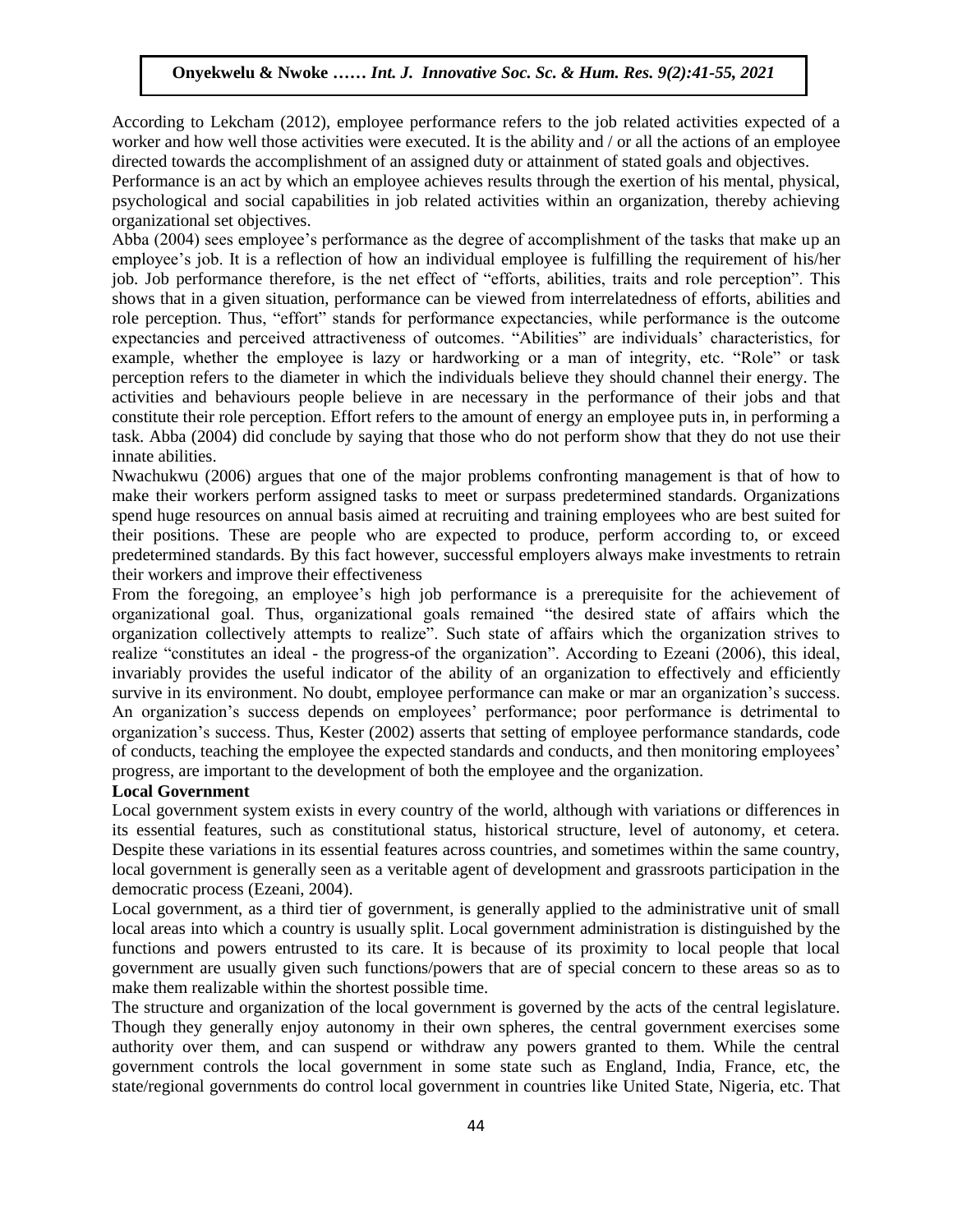is to say, in countries like United State and Nigeria, the constitution recognizes the existence of local government as the third tier of government but state have control over them.

#### **Human Resource Development and Employee Performance**

It has been observed that the assumption underpinning the practice of human resource management (HRM) is that people are the organization's key resource and organizational performance largely depends (TINN) is that people are the organization s key resource and organizational performance rargely depends<br>on them (Armstrong, 2009). Therefore, if an appropriate range of human resource policy and processes are developed and implemented effectively, human resource development will make a substantial impact on the quality of employee's performance. Herman and Kurt (2009) believe that the benefits of human resource development include improved employee performance (e.g., profitability, effectiveness, resource development include improved employee performance (e.g., profitability, effectiveness, productivity, etc.) as well as other outcomes that relate directly (e.g., reduced costs, improved quality and quantity) or indirectly (e.g., employee turnover, organization's reputation, etc.). Emphasizing the importance of human resource development to employees improved performance, Riordan (2005), argue that appropriate, on-going training enables employees to develop the knowledge required for effective necker and the state of the big method in the state of the state of the state of the state of the state of the state of performance in an organization for higher productivity.

On their part, Paprock, Yumol, and Atienza (2006), posit that evidences abound from the public and private sectors about the unique role of human resource development in bringing about the availability in an organization of competent employees for improved performance. Employee performance is higher in an organization of completent employees for improved performance. Employee performance is inglier in<br>happy and satisfied workers and management finds it easy to motivate high performers to attain firm targets (Kinicki and Kreitner, 2007). Employees could only be satisfied when they feel themselves competent to perform their jobs, which are achieved through better training programs. Recognizing the role of training, enable the top executives to create better working environment that ultimately improves the motivational level as well as the performance of the workforce. To Leonard-Barton, (2012), an the motivational level as well as the performance of the workforce. To Leonard-Barton, (2012), an organization that gives worth to knowledge as a source of gaining competitive edge than competitors, should build up system that ensure constant learning, and an effective way of doing so is training.

Pfeffer (2004) posits that a well-trained workforce is more capable of achieving performance targets and  $\frac{1}{200}$  positional and the market. Training being the process of enabling employee to gaining competitive advantage in the market. Training being the process of enabling employee to complete the task with greater efficiency is considered to be vital element of managing the human resource performance strategically (Lawler, 2013; Delaney and Huselid, 2014).

Charles (2006), argue that human resource development as the integrated use of training and career development efforts to improve individual and organizational effectiveness also develops key competencies that enable individuals to perform current jobs and that will allow them to adapt quickly to new challenges and opportunities (Anyim., 2011). For Stephen (2009), the main purpose of human resource development is to develop employee's skills and competences in line with organizational objectives and by so doing, ensure quality service delivery.

Tammy and Robert (2007), posits that human resource development is a strategic weapon in building and sustaining competitive advantage. Also, Gilad and Richard (2007) saw human resources development as personnel functions aimed at enhancing skills and knowledge to meet both short term and long term responsibilities. Williams and James (2010), believes that through the process of human resource development, organizational managers provide enhanced knowledge, skills, attitude and innovations that improve the quality of output of the individuals and teams working in the organization.

In order words, the success of any organization depends on the ability and expertise of those who operate at both the managerial and operative cadre and such abilities and expertise usually stems from the knowledge employees gain through human resource development (Nwachukwu, 2009).

Kulkarni (2013) also confirmed that training and development programs improve employee's performance at work place, it updates employee's knowledge and enhances their personal skills and as well helps in avoiding managerial obsolesce. Likewise, Okoli (2004) argued that the quality of staff determines the quality of the output.

Employee performance, achieved through training, results to immediate improvements in the knowledge, skills and abilities to carry out job related work, and hence achieve employee commitment towards the organizational goals (Huselid, 2010). Organizational performance depends on the training and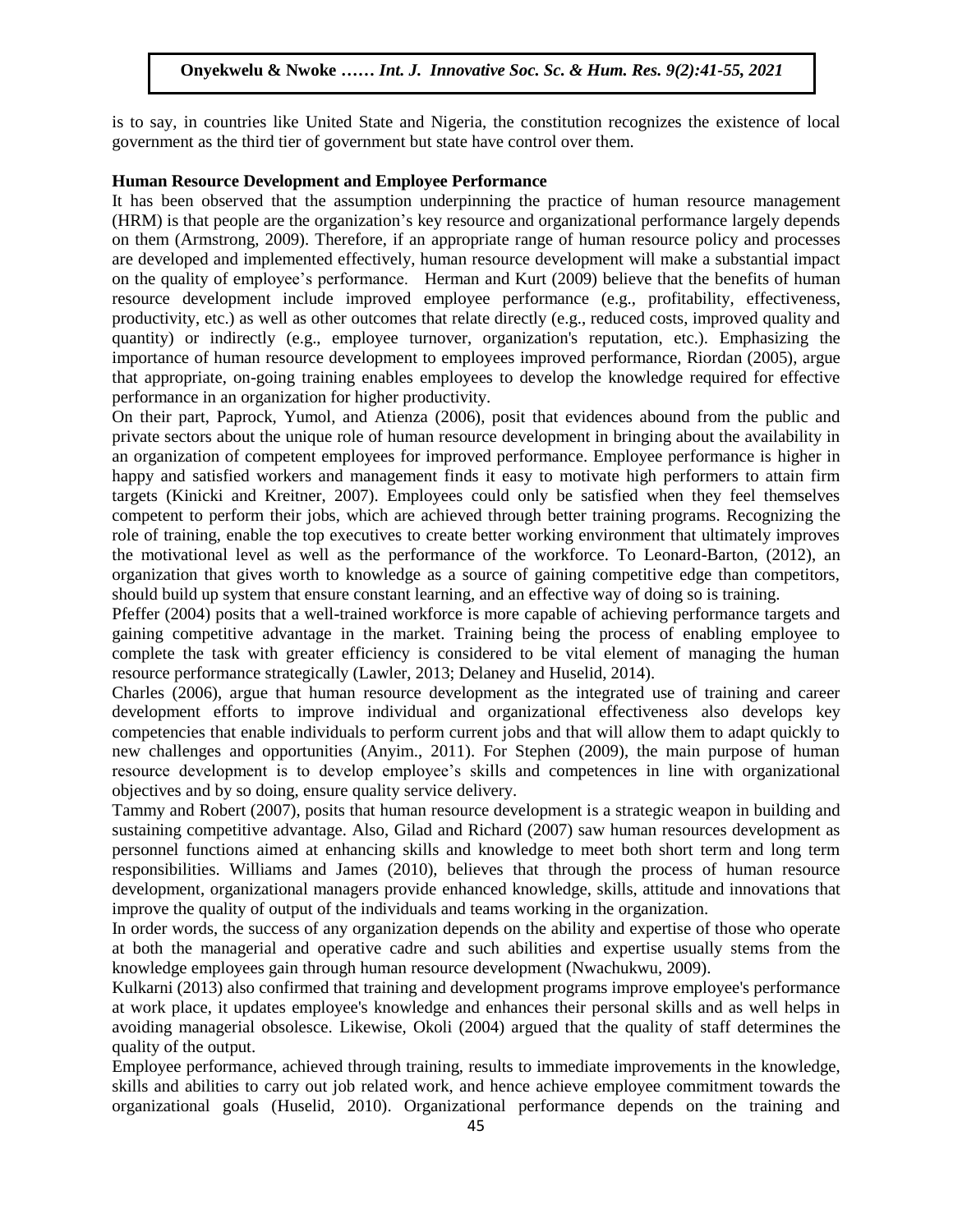development of human resource and the organization spends millions of money for this purpose because employee development enhances the knowledge base of the organization (Nwuche and Awa, 2011).

emproyee development emidities are knowledge edge on the organization (which is an *TWR, 2011)*.<br>Human resource development is crucial and no organization can deliver if the training and developmental needs are not met. Thus, organizations that do not embark on human resource development may not survive. Effective development programs allow management to maintain a workforce that can adequately replace employees who may leave the company or who are moved to other areas. It also allows employees to cope with newly developed technology, and ensures that adequate human resources are employees to cope with newly developed technology, and ensures that adequate human resources are available for expansion into new areas. Nel, (2004) outlines the following effects of training and development on employee performance:

- Increased success of quality projects
- Reduction of project failures and defects
- Reduction of staff turnover
- Minimal supervision needs
- The ability to progress
- Greater capabilities to carry out more projects
- Changes in employee behavior

#### **Theoretical Framework**

This study is anchored on Human Capital Theory proposed by Theodore Schultz in 1961 and elaborated by Becker in1994. The Human Capital Model suggests that an individual's decision to invest in training is based upon an examination of the net present value of the costs and benefits of such an investment. Individuals are assumed to invest in training during an initial period and receive returns to the investment in subsequent periods.

Human capital is similar to "physical means of production" (factories and machines), one can invest in human capital (via education, training, medical treatment) and one's outputs depend partly on the rate of return on the human capital he owns. Thus, human capital is a means of production into which additional  $i$  investment yields additional output.

#### **METHODOLOGY**

This is essentially a survey research. The field investigation was carried out in Idemili South Local Government council. Idemili South Local Government council is one out of the twenty one local government councils that make up Anambra State. It was carved out of the old Idemili Local Government in 1996 with its Headquarter at Ojoto. The population of the study comprised all the staff of the local government council.

| <b>Departments</b>                | <b>Number</b> |
|-----------------------------------|---------------|
| Administration                    | 103           |
| Finance $\setminus$ Account       | 43            |
| Health                            | 68            |
| Works                             | 13            |
| Education\ Social welfare         | 34            |
| Agric                             | 16            |
| Planning, Research and Statistics | 8             |
| Total                             | 285           |

|  | <b>Table1. Population of Idemili South Local Government Council</b> |  |  |  |  |  |
|--|---------------------------------------------------------------------|--|--|--|--|--|
|--|---------------------------------------------------------------------|--|--|--|--|--|

Source: Personnel department, Idemili South Local Government (2018).

Data were generated from primary and secondary sources. The questionnaire was the main instrument of data generation.

The data generated were collated using descriptive statistical tools such as tables, frequencies, mean count, etc. and the hypotheses were tested using chi-square.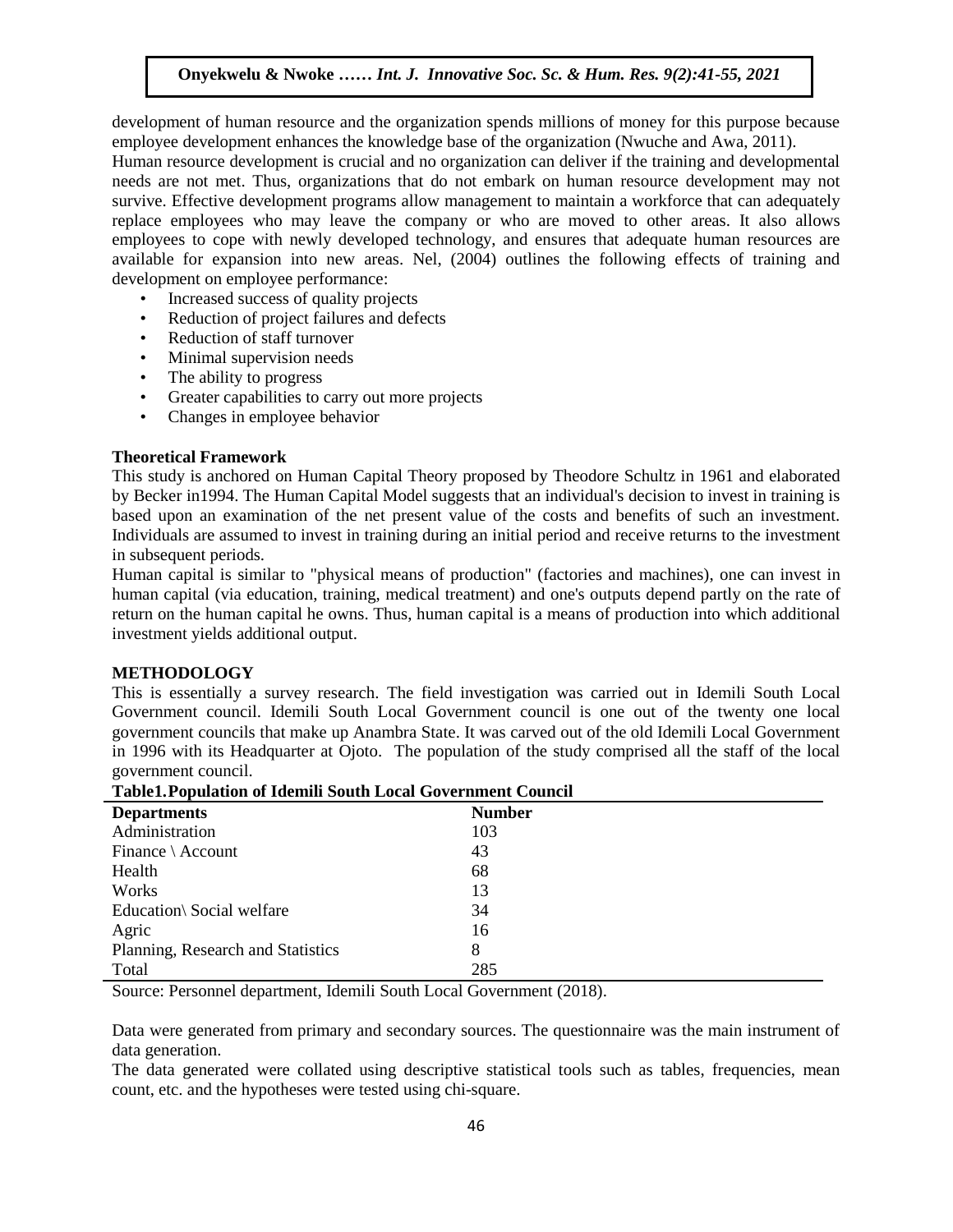## **DATA PRESENTATION AND ANALYSIS Respondent's opinion on the Research Objectives Research Objective One**

This research objective sought to determine the relationship between human resource development and the quality of service delivery of the staff of Idemili South Local Government Council.

|                                                         | Table 2. The relationship between human resource development and the quality of service delivery |
|---------------------------------------------------------|--------------------------------------------------------------------------------------------------|
| of the staff of Idemili South Local Government Council. |                                                                                                  |

| S/N            | Options                                    | <b>SA</b> | A   | <b>SD</b> | D   | U   | <b>TOTAL</b> | <b>TOTAL</b> |
|----------------|--------------------------------------------|-----------|-----|-----------|-----|-----|--------------|--------------|
|                |                                            |           |     |           |     |     | NO           | $\%$         |
| $\mathbf{1}$   | Services are performed competently to      | 98        | 46  | 34        | 22  | 39  | 239          |              |
|                | specifications.                            | 41%       | 19% | 14%       | 9%  | 16% |              | 100%         |
| $\overline{2}$ | Workers respond quickly, promptly          | 85        | 36  | 41        | 30  | 47  | 239          |              |
|                | and instantly to requests from the         | 36%       | 15% | 17%       | 13% | 20% |              | 100%         |
|                | public.                                    |           |     |           |     |     |              |              |
| 3              | Compliance to rules relating<br>to         | 82        | 43  | 46        | 33  | 35  | 239          |              |
|                | working hours.                             | 34%       | 18% | 19%       | 14% | 15% |              | 100%         |
| 4              | Wastage of resources has reduced           | 79        | 48  | 36        | 32  | 44  | 239          |              |
|                | substantially.                             | 33%       | 20% | 15%       | 13% | 18% |              | 100%         |
| 5              | Workers carry out their duties with        | 118       | 49  | 28        | 18  | 26  | 239          |              |
|                | minimal supervision.                       | 49%       | 21% | 12%       | 8%  | 11% |              | 100%         |
| 6              | Workers are ever ready and motivated       | 98        | 46  | 49        | 33  | 13  | 239          |              |
|                | to deliver services.                       | 41%       | 19% | 21%       | 14% | 5%  |              | 100%         |
| 7              | Customer satisfaction has improved.        | 88        | 44  | 36        | 32  | 39  | 239          |              |
|                |                                            | 37%       | 18% | 15%       | 13% | 16% |              | 100%         |
| 8              | Maintenances of public utilities are       | 77        | 56  | 49        | 36  | 21  | 239          |              |
|                | routinely carried out.                     | 32%       | 23% | 21%       | 15% | 9%  |              | 100%         |
| 9              | Approaches in attending to the public      | 89        | 62  | 37        | 28  | 23  | 239          |              |
|                | suggest that the civil service is inclined | 37%       | 26% | 15%       | 12% | 10% |              | 100%         |
|                | offering<br>towards<br>public-oriented     |           |     |           |     |     |              |              |
|                | service delivery.                          |           |     |           |     |     |              |              |
| 10             | Improvement in the ability to convey       | 76        | 49  | 54        | 44  | 16  | 239          |              |
|                | trust and confidence in the discharge of   | 32%       | 21% | 23%       | 18% | 7%  |              | 100%         |
|                | official duties.                           |           |     |           |     |     |              |              |
|                | Percentage of Total                        | 37%       | 20% | 17%       | 13% | 13% |              | 100%         |

*Source: field survey, 2018*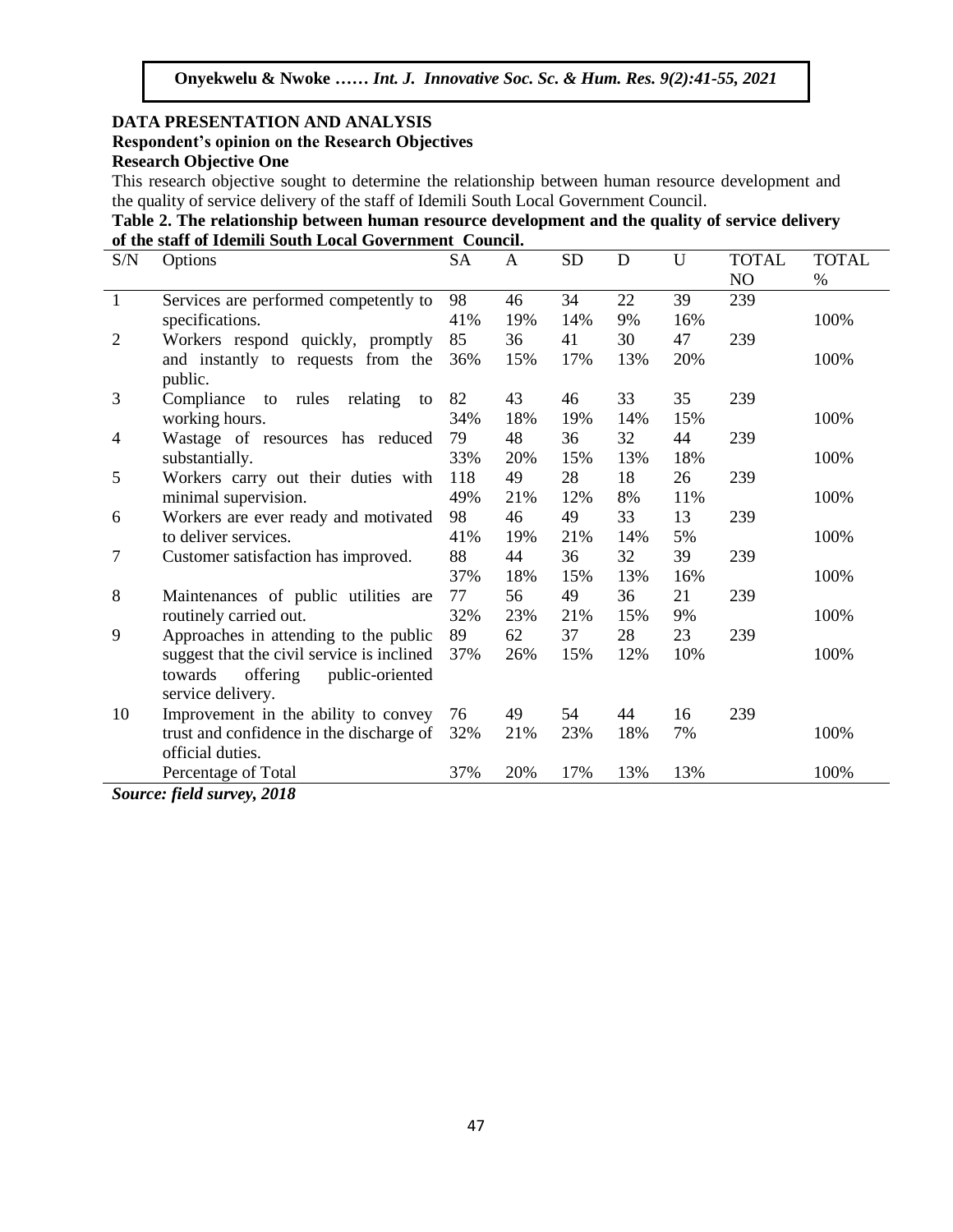## **Research Objective Two**

This research objective examined the effect of Human Resource Development on Employee commitment to the realization of organizational goals in Idemili South Local Government Council.

**Table 3. Human resource development and employee commitment to the realization of organizational goals in Idemili South Local Government Council**

| S/N        | <b>QUESTIONS</b>                             | <b>SA</b> | A   | <b>SD</b> | D   | U      | <b>TOTAL</b> | <b>TOTAL</b> |
|------------|----------------------------------------------|-----------|-----|-----------|-----|--------|--------------|--------------|
|            |                                              |           |     |           |     |        | NO           | $\%$         |
| 11         | Employees have a definite role in            | 86        | 52  | 48        | 27  | 26     | 239          |              |
|            | decision making.                             | 36%       | 22% | 20%       | 11% | 11%    |              | 100%         |
| 12         | Employees show open commitment to            | 96        | 38  | 45        | 37  | 23     | 239          |              |
|            | achieving goals of the civil service.        | 40%       | 16% | 19%       | 15% | 10%    |              | 100%         |
| 13         | enthusiastic<br>Employees<br>about<br>are    | 77        | 49  | 56        | 36  | 21     | 239          |              |
|            | achieving their personal<br>best<br>at       | 32%       | 21% | 23%       | 15% | 9%     |              | 100%         |
|            | attending to visitors and users of           |           |     |           |     |        |              |              |
|            | government services.                         |           |     |           |     |        |              |              |
| 14         | Employees feel very passionate about         | 102       | 64  | 32        | 26  | 15     | 239          |              |
|            | their assignment/duties in the civil         | 43%       | 27% | 13%       | 11% | 6%     |              | 100%         |
|            | service.                                     |           |     |           |     |        |              |              |
| 15         | Employees do not need any prompting          | 98        | 49  | 46        | 13  | 33     | 239          |              |
|            | to carry out their duties.                   | 41%       | 21% | 19%       | 5%  | 14%    |              | 100%         |
| 16         | Employees are always willing to work         | 82        | 46  | 43        | 35  | 33     | 239          |              |
|            | even outside the usual office hours in       | 34%       | 19% | 18%       | 15% | 14%    |              | 100%         |
|            | order to accomplish pending tasks.           |           |     |           |     |        |              |              |
| 17         | Employees are committed to their             | 91        | 41  | 36        | 30  | 41     | 239          |              |
|            | work knowing that they work for the          | 38%       | 17% | 15%       | 13% | 18%    |              | 100%         |
|            | common good of the citizens.                 |           |     |           |     |        |              |              |
| 18         | Civil servants are driven solely by the      | 118       | 52  | 34        | 28  | $\tau$ | 239          |              |
|            | patriotic zeal to do their best.             | 49%       | 22% | 14%       | 12% | 3%     |              | 100%         |
| 19         | Most civil servants have absolute            | 108       | 46  | 34        | 22  | 29     | 239          |              |
|            | confidence on the leadership of the          | 45%       | 19% | 14%       | 9%  | 12%    |              | 100%         |
|            | civil.                                       |           |     |           |     |        |              |              |
| 20         | There is always a sense of personal          | 99        | 51  | 36        | 12  | 41     | 239          |              |
|            | satisfaction by staff whenever a visitor     | 41%       | 21% | 15%       | 5%  | 17%    |              | 100%         |
|            | is served well.                              |           |     |           |     |        |              |              |
| $\alpha$ . | Percentage of Total<br>$f: 11, \ldots, 2010$ | 40%       | 20% | 17%       | 11% | 12%    |              | 100%         |

*Source: field survey, 2018*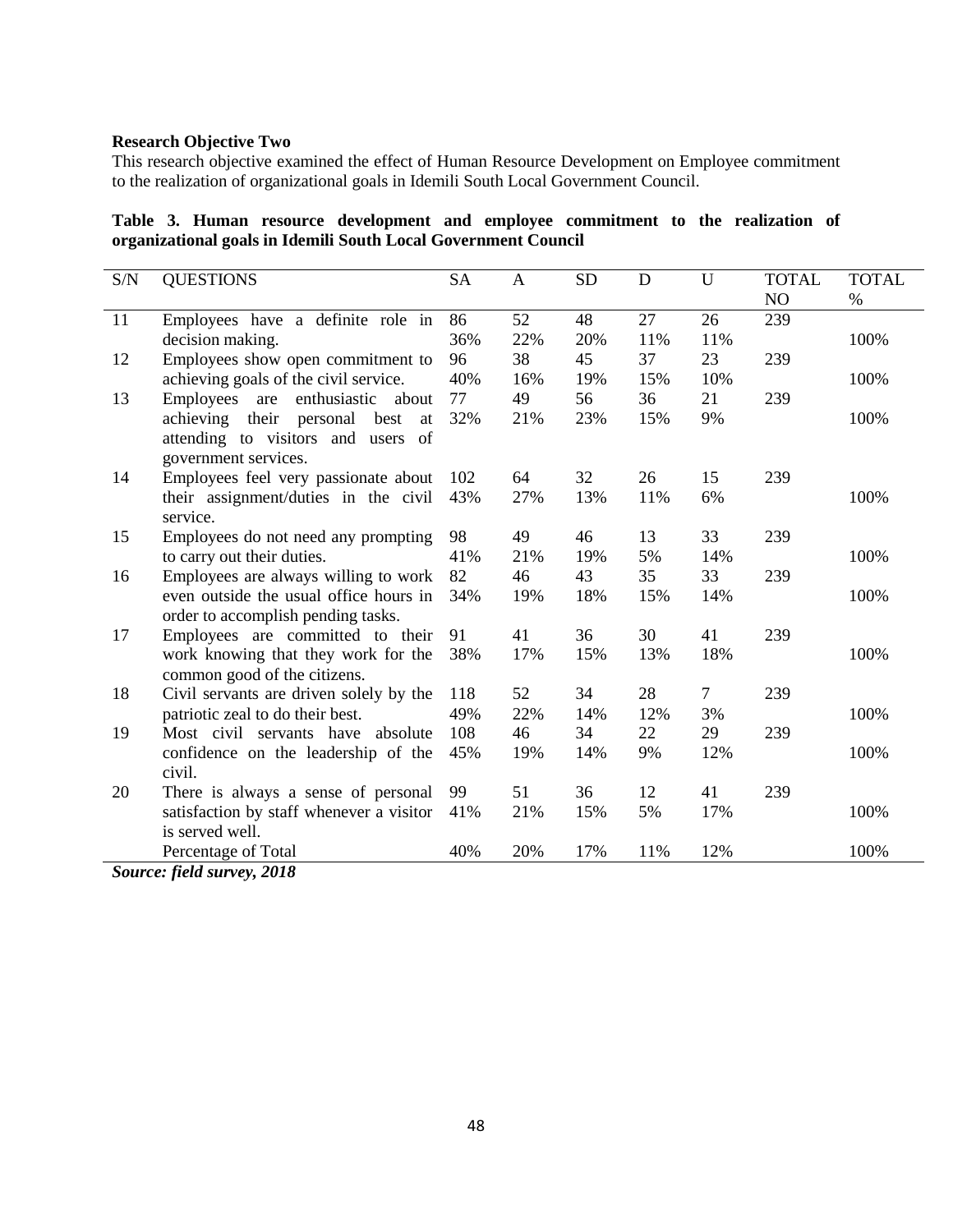## **Research Objective Three:**

This research question examined the effect of human resource development on employee motivation in Idemili South Local Government Council.

|                                                             |  |  |  | Table 4. Respondents Opinion on the Effect of Human Resource Development on Employee |  |
|-------------------------------------------------------------|--|--|--|--------------------------------------------------------------------------------------|--|
| <b>Motivation in Idemili South Local Government Council</b> |  |  |  |                                                                                      |  |

| S/N | Options                                    | SA  | A   | <b>SD</b> | D   | U   | <b>TOTAL</b> | <b>TOTAL</b> |
|-----|--------------------------------------------|-----|-----|-----------|-----|-----|--------------|--------------|
|     |                                            |     |     |           |     |     | NO           | $\%$         |
| 21  | Corrupt practices and general abuse of     | 87  | 49  | 56        | 36  | 11  | 239          |              |
|     | administrative processes have reduced.     | 36% | 21% | 23%       | 15% | 5%  |              | 100%         |
| 22  | Workers conduct their affairs in a         | 92  | 52  | 42        | 27  | 26  | 239          |              |
|     | manner capable of engendering public       | 38% | 22% | 18%       | 11% | 11% |              | 100%         |
|     | confidence/trust in the system.            |     |     |           |     |     |              |              |
| 23  | Workers are more dedicated to their        | 86  | 59  | 44        | 34  | 16  | 239          |              |
|     | jobs                                       | 37% | 25% | 18%       | 14% | 7%  |              | 100%         |
|     |                                            |     |     |           |     |     |              |              |
| 24  | Workers report to work on time.            | 88  | 52  | 36        | 32  | 31  | 239          |              |
|     |                                            | 37% | 22% | 15%       | 13% | 12% |              | 100%         |
| 25  | Workers stay at their duty post until      | 103 | 48  | 44        | 33  | 11  | 239          |              |
|     | close of work.                             | 43% | 20% | 19%       | 14% | 4%  |              | 100%         |
| 26  | Disciplined, courteous and are guided      | 92  | 62  | 34        | 26  | 25  | 239          |              |
|     | by a professional code of ethical          | 38% | 26% | 14%       | 11% | 11% |              | 100%         |
|     | conduct.                                   |     |     |           |     |     |              |              |
| 27  | Reduction in illegal collection of         | 90  | 36  | 41        | 25  | 47  | 239          |              |
|     | money before services is rendered.         | 38% | 15% | 17%       | 11% | 20% |              | 100%         |
| 28  | Improvement in regularity at work.         | 98  | 40  | 45        | 35  | 21  | 239          |              |
|     |                                            | 41% | 17% | 19%       | 14% | 9%  |              | 100%         |
| 29  | Worker exhibit courtesy in delivering      | 89  | 50  | 34        | 32  | 34  | 239          |              |
|     | services.                                  | 37% | 21% | 14%       | 13% | 14% |              | 100%         |
| 30  | is<br>making<br>Emphasis<br>services<br>on | 108 | 49  | 38        | 18  | 26  | 239          |              |
|     | reliable.                                  | 45% | 21% | 16%       | 8%  | 11% |              | 100%         |
|     | Percentage of Total                        | 39% | 21% | 17%       | 13% | 10% |              | 100%         |
|     |                                            |     |     |           |     |     |              |              |

*Source: field survey, 2018*

#### **Test of Hypotheses**

The hypotheses formulated as guide to the study was tested using chi-square method of analysis. The formular for chi-square:

 $X^2 = \Sigma$ (fo-fe)<sup>2</sup>

Fe

Where  $X^2$  = Chi-square

 $\Sigma$  = Summation

- Fo = Observed frequency
- Fe = Expected Frequency

#### **Decision Rule**

- a. Reject Null Hypothesis (Ho) and accept Alternative Hypothesis (Hi) if the calculated chisquare  $(X^2)$  is greater than the table value chi-square  $(X^2)$ .
- b. Accept Null Hypothesis (Ho) and reject Alternative Hypothesis (Hi) if the calculated chisquare  $(X^2)$  is less than the table value chi-square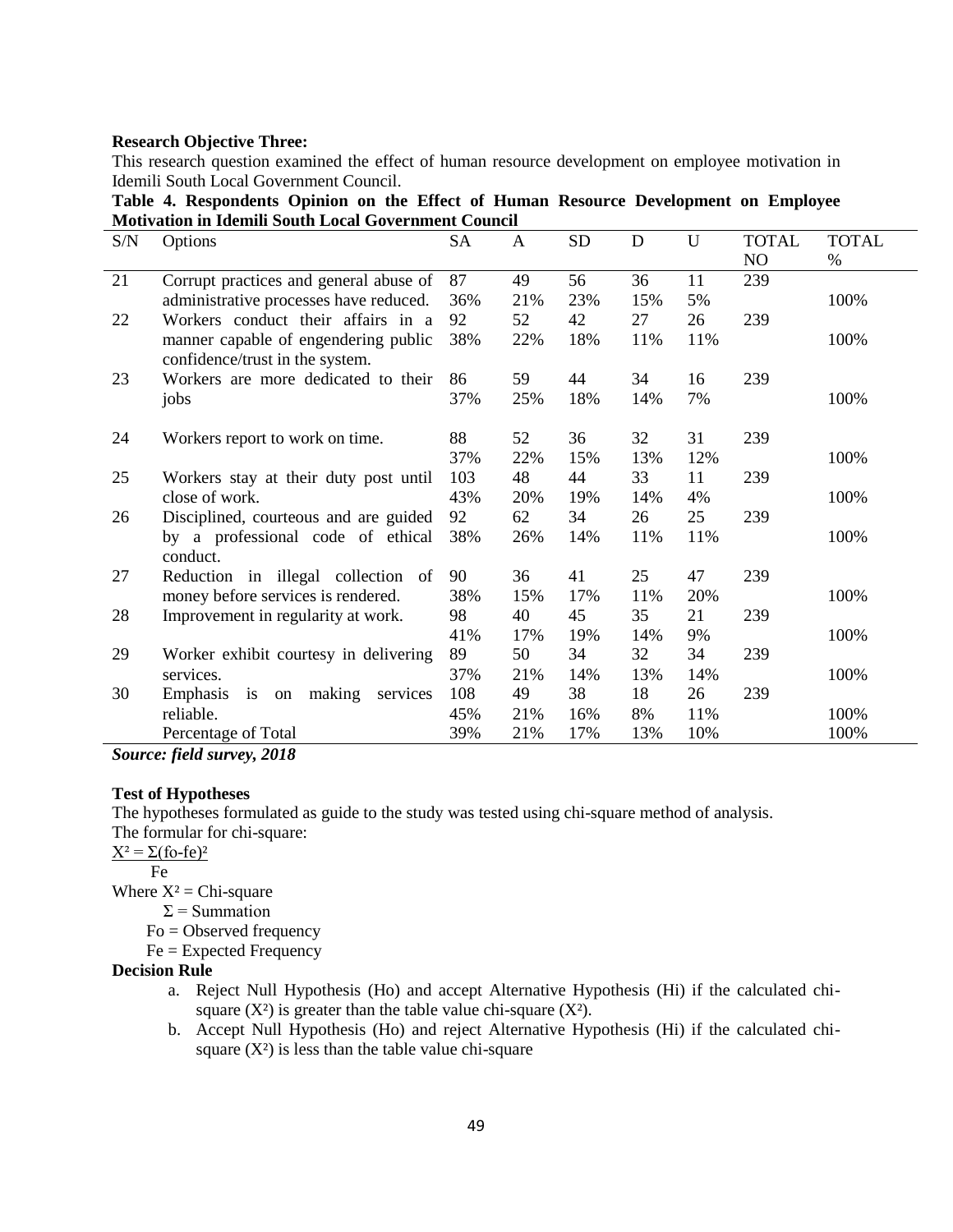## **Hypothesis One**

Ho: There is no relationship between Human Resource Development and the quality of service delivery of the staff of Idemili South Local Government Council.

This hypothesis was tested using the analysis in table 2.

| Table 5 Calculation of chi-square (X <sup>2</sup> ) Table |          |                  |                 |                  |  |  |  |  |
|-----------------------------------------------------------|----------|------------------|-----------------|------------------|--|--|--|--|
| Fo                                                        | Fe       | Fo-Fe            | $(Fo-Fe)2$      | $(Fo-Fe)2$       |  |  |  |  |
|                                                           |          |                  |                 | Fe               |  |  |  |  |
| 98                                                        | 89       | 9                | $\overline{81}$ | 0.91             |  |  |  |  |
| 46                                                        | 47.9     | $-1.9$           | 3.61            | $0.08\,$         |  |  |  |  |
| 34                                                        | 41       | $-7$             | 49              | $1.20\,$         |  |  |  |  |
| $22\,$                                                    | 30.8     | $-8.8$           | 77.44           | 2.51             |  |  |  |  |
| 39                                                        | 30.3     | $8.7\,$          | 75.69           | 2.50             |  |  |  |  |
| 85                                                        | 89       | $-4$             | 16              | $0.18\,$         |  |  |  |  |
| 36                                                        | 47.9     | $-11.9$          | 141.61          | 2.96             |  |  |  |  |
| 41                                                        | 41       | $\boldsymbol{0}$ | 0               | $\boldsymbol{0}$ |  |  |  |  |
| $30\,$                                                    | 30.8     | $-0.8$           | 0.64            | 0.02             |  |  |  |  |
| 47                                                        | 30.3     | 16.7             | 278.89          | 9.20             |  |  |  |  |
| 82                                                        | 89       | $-7$             | 49              | 0.55             |  |  |  |  |
|                                                           |          | $-4.9$           | 24.01           | 0.50             |  |  |  |  |
| 43                                                        | 47.9     |                  |                 |                  |  |  |  |  |
| 46                                                        | 41       | $\mathfrak{S}$   | 25              | $0.61\,$         |  |  |  |  |
| 33                                                        | 30.8     | $2.2\,$          | 4.84            | 0.16             |  |  |  |  |
| 35                                                        | 30.3     | 4.7              | 22.09           | 0.73             |  |  |  |  |
| 79                                                        | 89       | $-10$            | 100             | 1.12             |  |  |  |  |
| 48                                                        | 47.9     | $0.1\,$          | $0.01\,$        | 2.09             |  |  |  |  |
| 36                                                        | 41       | $-5$             | $25\,$          | 0.61             |  |  |  |  |
| 32                                                        | 30.8     | $1.2\,$          | 1.44            | 0.05             |  |  |  |  |
| 44                                                        | 30.3     | 13.7             | 178.69          | 6.19             |  |  |  |  |
| 118                                                       | 89       | $29\,$           | 841             | 9.45             |  |  |  |  |
| 49                                                        | 47.9     | $1.1\,$          | 1.21            | 0.03             |  |  |  |  |
| $28\,$                                                    | 41       | $-13$            | 169             | 4.12             |  |  |  |  |
| 18                                                        | 30.8     | $-12.8$          | 163.84          | 5.32             |  |  |  |  |
| $26\,$                                                    | 30.3     | $-4.3$           | 18.49           | 0.61             |  |  |  |  |
| 98                                                        | 89       | 9                | $81\,$          | 0.91             |  |  |  |  |
| 46                                                        | 47.9     | $-1.9$           | 3.61            | $0.08\,$         |  |  |  |  |
| 49                                                        | 41       | $8\,$            | 64              | 1.56             |  |  |  |  |
| 33                                                        | 30.8     | 2.2              | 4.48            | 0.16             |  |  |  |  |
| 13                                                        | 30.3     | $-17.8$          | 316.84          | 10.46            |  |  |  |  |
| 88                                                        | 89       | $^{\rm -1}$      | $\mathbf{1}$    | $0.01\,$         |  |  |  |  |
| 44                                                        | 47.9     | $-3.9$           | 15.21           | 0.32             |  |  |  |  |
| 36                                                        | 41       | $-5$             | $25\,$          | $0.61\,$         |  |  |  |  |
| 32                                                        | 30.8     | 1.2              | 1.44            | 0.05             |  |  |  |  |
| 39                                                        | 30.3     | 8.7              | 75.69           | 2.50             |  |  |  |  |
| 77                                                        | 89       | $-12$            | 144             | 1.62             |  |  |  |  |
| 56                                                        | 47.9     | $8.1\,$          | 65.61           | 1.39             |  |  |  |  |
| 49                                                        | 41       | $8\,$            | 64              | 1.56             |  |  |  |  |
| 36                                                        | 30.8     | 5.2              | 27.04           | 0.88             |  |  |  |  |
| $21\,$                                                    | 30.3     | $-9.8$           | 96.04           | 3.17             |  |  |  |  |
| 89                                                        | 89       | $\boldsymbol{0}$ | $\overline{0}$  | $\boldsymbol{0}$ |  |  |  |  |
| 62                                                        | 47.9     | 14.1             | 198.81          | 4.15             |  |  |  |  |
| 37                                                        | 41       | $\overline{4}$   | 16              | 0.39             |  |  |  |  |
| $28\,$                                                    | $30.8\,$ | $-2.8$           | 7.84            | 0.25             |  |  |  |  |
| $23\,$                                                    | 30.3     | $-7.3$           | 53.29           | 1.76             |  |  |  |  |
| 76                                                        | 89       | $-13$            | 169             | 1.90             |  |  |  |  |
| 49                                                        | 47.9     | $1.1\,$          | 1.21            | 0.03             |  |  |  |  |
| 54                                                        | 41       | 13               | 169             | 4.12             |  |  |  |  |
| 44                                                        | $30.8\,$ | 13.2             | 174.24          | 5.66             |  |  |  |  |
| 16                                                        | 30.3     | $-14.3$          | 204.49          | 6.75             |  |  |  |  |

X²cal=**102.15**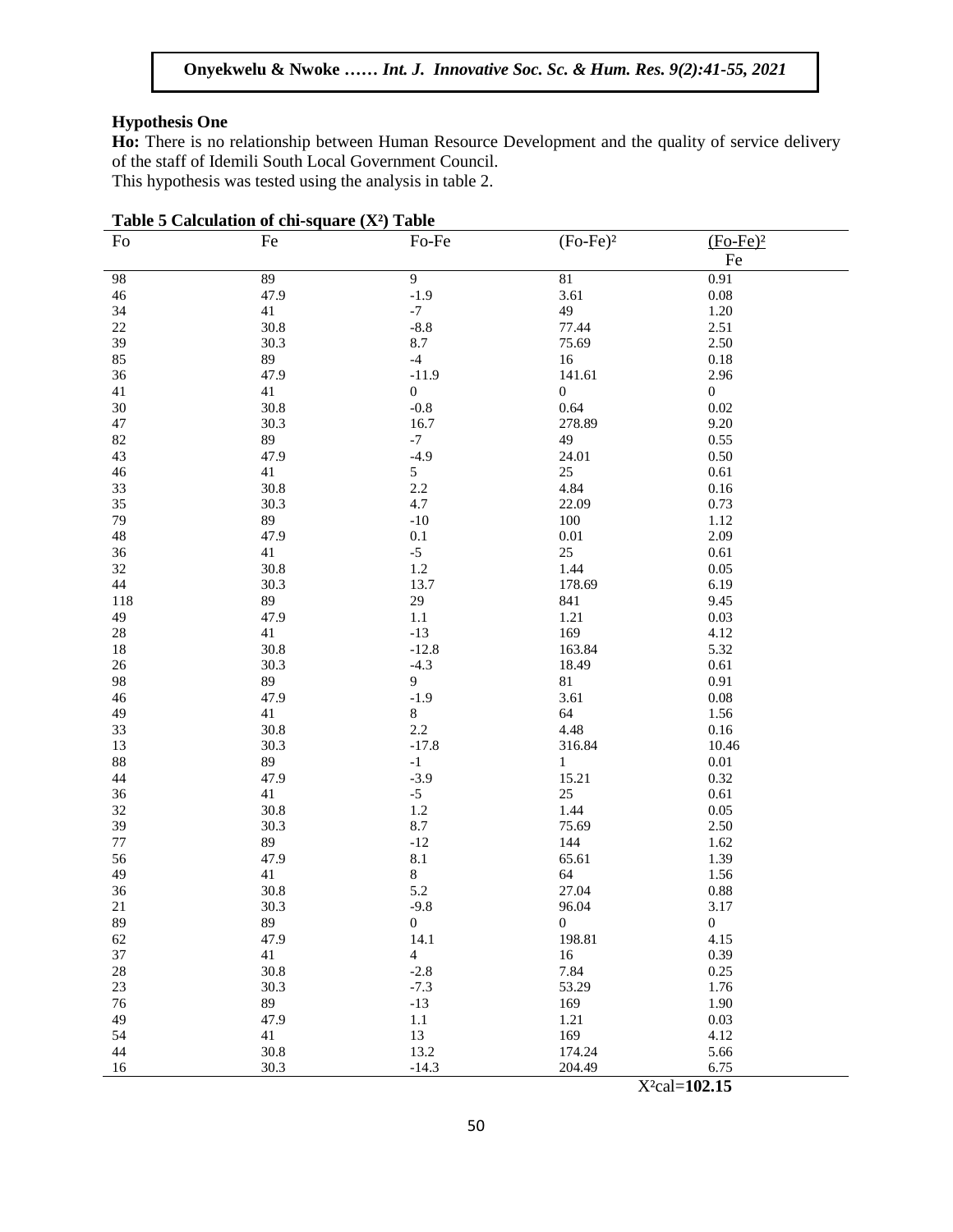Table value chi-square  $(X^2)$ 

Degree of freedom =  $(R-1)$  (C-1)<br>  $= (10, 1)$  (5, 1)  $= (10-1) (5-1)$ 

$$
= 9 \times 4 = 36
$$

Therefore, level of significance at 36 degree of freedom at 0.05 is 50.998

The table value chi-square is 50.998. Since the calculated value chi-square  $(X<sup>2</sup>cal)$  which is 102.15 is greater than the table value chi-square  $(X^2)$  which is 50.998, the Alternative Hypothesis (Hi) is accepted, while the Null Hypothesis (Ho) is rejected. The decision reached therefore is that there is a relationship between Human Resource Development and the output of the staff of Idemili South Local Government Council. en.<br>Heodo Two

## **Hypothesis Two**

**Ho:** Human Resource Development does not affect employee commitment to the realization of organizational goal in Idemili South Local Government Council.

This hypothesis was tested using the analysis in table 3

| Table 6 Calculation of chi-square (X <sup>2</sup> ) Table |      |                |                |            |  |  |  |  |
|-----------------------------------------------------------|------|----------------|----------------|------------|--|--|--|--|
| Fo                                                        | Fe   | Fo-Fe          | $(Fo-Fe)2$     | $(Fo-Fe)2$ |  |  |  |  |
|                                                           |      |                |                | Fe         |  |  |  |  |
| 86                                                        | 95.7 | $-9.7$         | 94.09          | 0.98       |  |  |  |  |
| 52                                                        | 48.8 | 3.2            | 10.24          | 0.21       |  |  |  |  |
| 48                                                        | 41   | $\overline{7}$ | 49             | 1.20       |  |  |  |  |
| 27                                                        | 26.6 | 0.4            | 0.16           | 0.01       |  |  |  |  |
| 28                                                        | 27.1 | 0.9            | 0.81           | 0.03       |  |  |  |  |
| 96                                                        | 95.7 | 0.3            | 0.09           | 9.04       |  |  |  |  |
| 38                                                        | 48.8 | $-10.8$        | 116.64         | 2.39       |  |  |  |  |
| 45                                                        | 41   | $\overline{4}$ | 16             | 0.39       |  |  |  |  |
| 37                                                        | 26.6 | 10.4           | 108.16         | 4.07       |  |  |  |  |
| 23                                                        | 27.1 | $-4.1$         | 16.81          | 0.62       |  |  |  |  |
| 77                                                        | 95.7 | $-18.7$        | 349.69         | 3.65       |  |  |  |  |
| 49                                                        | 48.8 | 0.2            | 0.04           | 8.20       |  |  |  |  |
| 56                                                        | 41   | 15             | 225            | 5.49       |  |  |  |  |
| 36                                                        | 26.6 | 9.4            | 88.36          | 3.32       |  |  |  |  |
| 21                                                        | 27.1 | $-6.1$         | 37.21          | 1.37       |  |  |  |  |
| 102                                                       | 95.7 | 6.3            | 39.69          | 0.41       |  |  |  |  |
| 64                                                        | 48.8 | 15.2           | 231.04         | 4.73       |  |  |  |  |
| 32                                                        | 41   | 9              | 81             | 1.98       |  |  |  |  |
| 26                                                        | 26.6 | $-0.6$         | 0.36           | 0.01       |  |  |  |  |
| 15                                                        | 27.1 | $-12.1$        | 146.41         | 5.40       |  |  |  |  |
| 98                                                        | 95.7 | 2.3            | 5.29           | 0.06       |  |  |  |  |
| 46                                                        | 48.8 | $-2.8$         | 7.84           | 0.16       |  |  |  |  |
| 49                                                        | 41   | 8              | 64             | 1.56       |  |  |  |  |
| 13                                                        | 26.6 | $-13.6$        | 184.96         | 6.95       |  |  |  |  |
| 33                                                        | 27.1 | 5.9            | 34.81          | 1.28       |  |  |  |  |
| 82                                                        | 95.7 | $-13.7$        | 187.69         | 1.96       |  |  |  |  |
| 46                                                        | 48.8 | $-2.8$         | 7.84           | 0.16       |  |  |  |  |
| 43                                                        | 41   | $\overline{2}$ | $\overline{4}$ | 0.10       |  |  |  |  |
| 35                                                        | 26.6 | 8.4            | 70.56          | 2.65       |  |  |  |  |
| 33                                                        | 27.1 | 5.9            | 34.81          | 1.28       |  |  |  |  |
| 91                                                        | 95.7 | $-4.7$         | 22.09          | 0.23       |  |  |  |  |
| 41                                                        | 48.8 | $-7.8$         | 60.84          | 1.25       |  |  |  |  |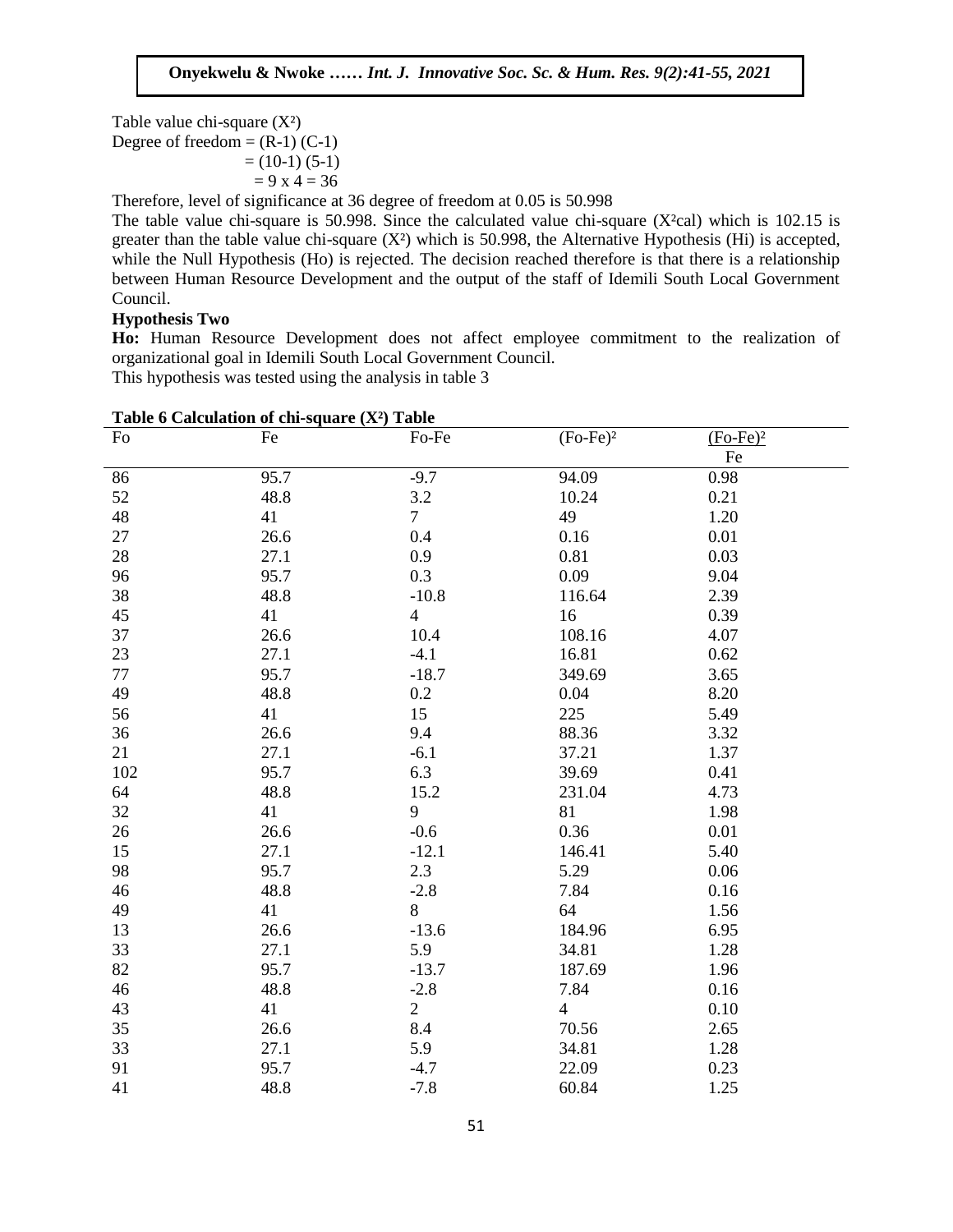|        | Onyekwelu & Nwoke  Int. J. Innovative Soc. Sc. & Hum. Res. 9(2):41-55, 2021 |         |        |       |
|--------|-----------------------------------------------------------------------------|---------|--------|-------|
| 36     | 41                                                                          | $-5$    | 25     | 0.61  |
| 30     | 26.6                                                                        | 3.4     | 11.56  | 0.43  |
| 41     | 27.1                                                                        | 13.9    | 193.21 | 7.13  |
| 118    | 95.7                                                                        | 22.3    | 497.29 | 5.20  |
| 52     | 48.8                                                                        | 3.2     | 10.24  | 0.21  |
| 34     | 41                                                                          | $-7$    | 49     | 1.20  |
| 28     | 26.6                                                                        | 1.4     | 1.96   | 0.07  |
| $\tau$ | 27.1                                                                        | 20.1    | 404.01 | 14.91 |
| 108    | 95.7                                                                        | 12.3    | 151.29 | 1.58  |
| 46     | 48.8                                                                        | $-2.8$  | 7.84   | 0.16  |
| 34     | 41                                                                          | $-7$    | 49     | 1.20  |
| 22     | 26.6                                                                        | $-4.6$  | 21.16  | 0.80  |
| 29     | 27.1                                                                        | 1.9     | 3.61   | 0.13  |
| 99     | 95.7                                                                        | 3.3     | 10.89  | 0.11  |
| 51     | 48.8                                                                        | 2.2     | 4.84   | 0.10  |
| 36     | 41                                                                          | $-5$    | 25     | 0.61  |
| 12     | 26.6                                                                        | $-14.6$ | 213.16 | 8.01  |
| 41     | 27.1                                                                        | 13.9    | 193.21 | 7.13  |

Table value chi-square  $(X^2)$ 

Degree of freedom  $= (R-1) (C-1)$ 

 $=(10-1)(5-1)$ 

$$
= 9 \times 4 = 36
$$

Therefore, level of significance at 36 degree of freedom at 0.05 is 50.998

The table value chi-square is 50.998. Since the calculated value chi-square (X²cal) which is 120.73 is greater than the table value chi-square  $(X^2)$  which is 50.998, the Alternative Hypothesis (Hi) is accepted, while the Null Hypothesis (Ho) is rejected. The decision reached therefore is that Human Resource Development affects employee commitment to the realization of organizational goal in Idemili South Local Government Council.

X²cal=**120.73**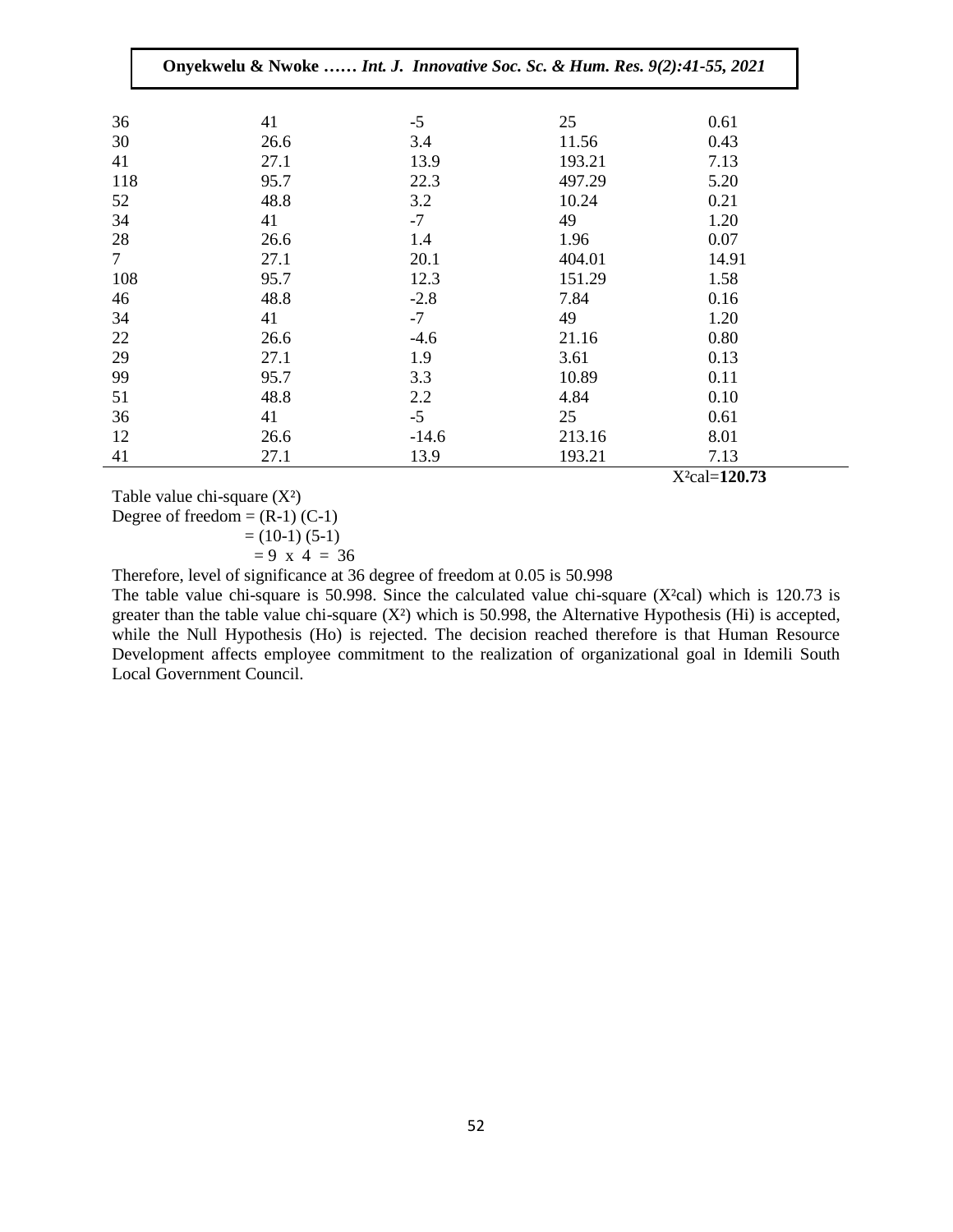## **Hypothesis Three**

**Ho:** Human Resource Development does not affect Employee Motivation in Idemili South Local Government Council.

| This hypothesis was tested using the analysis in table 4. |  |  |
|-----------------------------------------------------------|--|--|
|                                                           |  |  |

| Table 7 Calculation of chi-square $(X^2)$ Table |      |         |            |                  |  |  |  |  |
|-------------------------------------------------|------|---------|------------|------------------|--|--|--|--|
| Fo                                              | Fe   | Fo-Fe   | $(Fo-Fe)2$ | $(Fo-Fe)2$       |  |  |  |  |
|                                                 |      |         |            | Fe               |  |  |  |  |
|                                                 | 93.3 | $-6.3$  | 39.69      |                  |  |  |  |  |
| $87\,$<br>49                                    | 49.7 | $-0.7$  | 0.49       | 0.43<br>$0.01\,$ |  |  |  |  |
|                                                 | 41.4 |         |            | 5.15             |  |  |  |  |
| 56                                              |      | 14.6    | 213.16     |                  |  |  |  |  |
| 36                                              | 29.8 | 6.2     | 38.44      | 1.29             |  |  |  |  |
| 11                                              | 24.8 | $-13.8$ | 190.44     | 7.68             |  |  |  |  |
| 92                                              | 93.3 | $-1.3$  | 1.69       | 0.02             |  |  |  |  |
| 52                                              | 49.7 | 2.3     | 5.29       | 0.11             |  |  |  |  |
| 42                                              | 41.4 | $0.6\,$ | 0.36       | 0.01             |  |  |  |  |
| $27\,$                                          | 29.8 | $-2.8$  | 7.84       | 0.26             |  |  |  |  |
| $26\,$                                          | 24.8 | $1.2\,$ | 1.44       | 0.06             |  |  |  |  |
| 86                                              | 93.3 | $-7.3$  | 53.29      | 0.59             |  |  |  |  |
| 59                                              | 49.7 | 9.3     | 86.49      | 1.74             |  |  |  |  |
| 44                                              | 41.4 | 2.6     | 6.76       | 0.16             |  |  |  |  |
| 34                                              | 29.8 | 4.2     | 17.64      | 0.59             |  |  |  |  |
| 16                                              | 24.8 | $-8.8$  | 77.44      | 3.12             |  |  |  |  |
| $88\,$                                          | 93.3 | $-5.3$  | 28.09      | 0.30             |  |  |  |  |
| 52                                              | 49.7 | 2.3     | 5.29       | $0.11\,$         |  |  |  |  |
| 36                                              | 41.4 | $-5.4$  | 29.16      | 0.70             |  |  |  |  |
| 32                                              | 29.8 | 2.2     | 4.84       | 0.16             |  |  |  |  |
| 31                                              | 24.8 | $6.2\,$ | 38.44      | 1.55             |  |  |  |  |
| 103                                             | 93.3 | 9.7     | 94.09      | 1.01             |  |  |  |  |
| 48                                              | 49.7 | $-1.7$  | 2.89       | 0.06             |  |  |  |  |
| 44                                              | 41.4 | 2.6     | 6.76       | 0.16             |  |  |  |  |
| 33                                              | 29.8 | $3.2\,$ | 10.24      | 0.34             |  |  |  |  |
| 11                                              | 24.8 | $-13.8$ | 190.44     | 7.68             |  |  |  |  |
| 92                                              | 93.3 | $-1.3$  | 1.69       | 0.02             |  |  |  |  |
| 62                                              | 49.7 | 12.3    | 151.29     | 3.04             |  |  |  |  |
| 34                                              | 41.4 | $-7.4$  | 54.76      | 1.32             |  |  |  |  |
| 26                                              | 29.8 | $-3.8$  | 14.44      | 0.48             |  |  |  |  |
| 25                                              | 24.8 | $0.2\,$ | $0.04\,$   | 0.002            |  |  |  |  |
| 90                                              | 93.3 | $-3.3$  | 10.89      | 0.12             |  |  |  |  |
| 36                                              | 49.7 | $-13.7$ | 187.69     | 3.78             |  |  |  |  |
| 41                                              | 41.4 | $-0.4$  | 0.16       | 0.004            |  |  |  |  |
| $25\,$                                          | 29.8 | $-4.8$  | 23.04      | 0.77             |  |  |  |  |
| 47                                              | 24.8 | 22.2    | 492.82     | 19.87            |  |  |  |  |
| 98                                              | 93.3 | 4.7     | 22.09      | 0.24             |  |  |  |  |
| 40                                              | 49.7 | $-9.7$  | 94.09      | 1.89             |  |  |  |  |
| 45                                              | 41.4 | 3.6     | 12.96      | 0.31             |  |  |  |  |
| 35                                              | 29.8 | 5.2     | 27.04      | 0.91             |  |  |  |  |
| 21                                              | 24.8 | $-3.8$  | 14.44      | 0.58             |  |  |  |  |
| 89                                              | 93.3 | $-4.3$  | 18.49      | $0.20\,$         |  |  |  |  |
| 50                                              | 49.7 | $0.3\,$ |            |                  |  |  |  |  |
|                                                 |      |         | 0.09       | 0.002            |  |  |  |  |
| 34                                              | 41.4 | $-7.4$  | 54.76      | 1.32             |  |  |  |  |
| 32                                              | 29.8 | $2.2\,$ | 4.84       | 0.16             |  |  |  |  |
| 34                                              | 24.8 | 9.2     | 84.64      | 3.41             |  |  |  |  |
| 108                                             | 93.3 | 14.7    | 216.09     | 2.32             |  |  |  |  |
| 49                                              | 49.7 | $-0.7$  | 0.49       | 0.01             |  |  |  |  |
| 38                                              | 41.4 | $-3.4$  | 11.56      | 0.28             |  |  |  |  |
| 18                                              | 29.8 | $-11.8$ | 139.24     | 4.67             |  |  |  |  |
| 26                                              | 24.8 | $1.2\,$ | 1.44       | 0.06             |  |  |  |  |

X²cal=**79.058**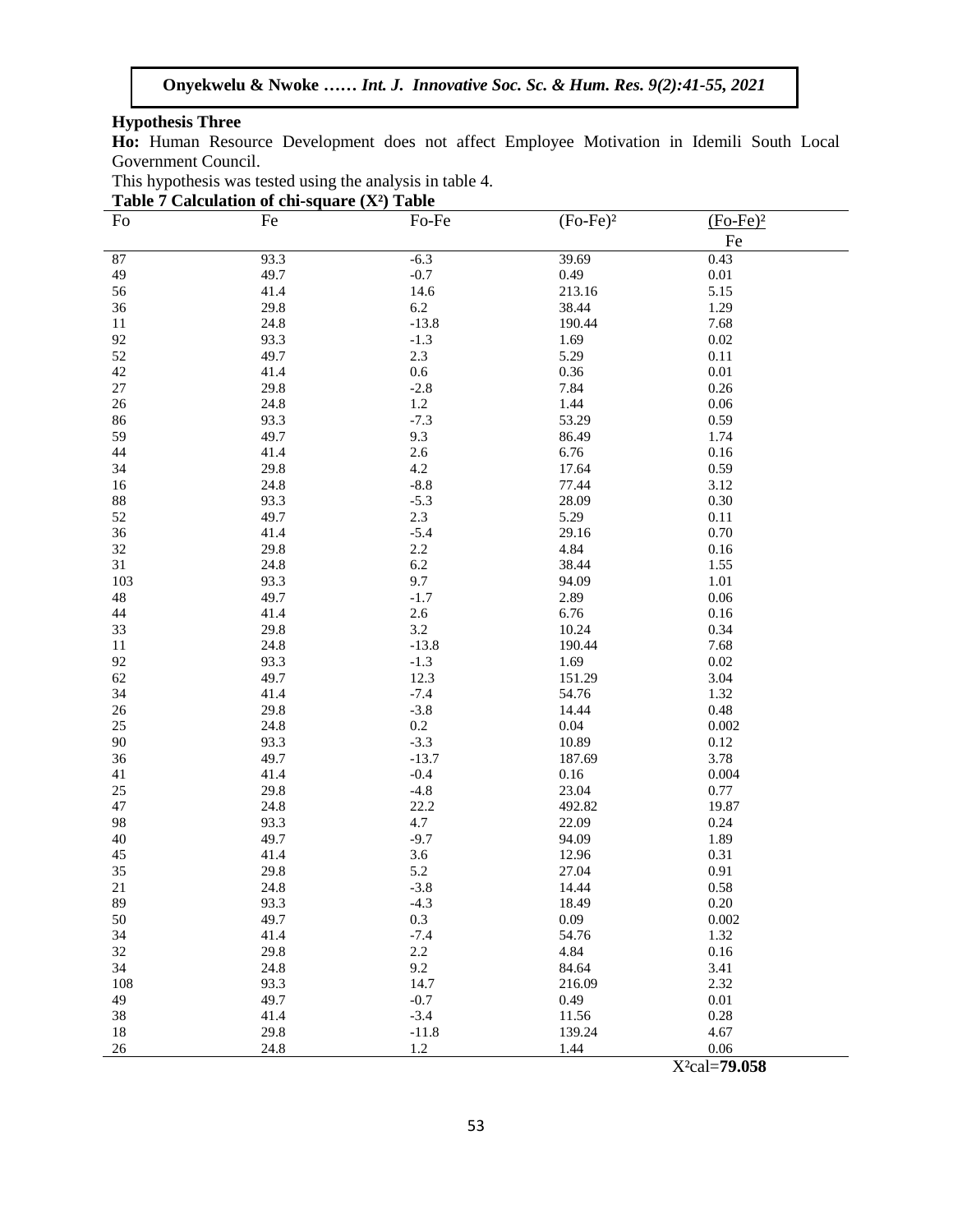Table value chi-square  $(X^2)$ Degree of freedom =  $(R-1)$  (C-1)<br>(1.0, 1):(5, 1):  $= (10-1) (5-1)$  $= 9 x 4 = 36$ 

Therefore, level of significance at 36 degree of freedom at 0.05 is 50.998

The table value chi-square is 50.998. Since the calculated value chi-square  $(X<sup>2</sup>cal)$  which is 79.058 is greater than the table value chi-square  $(X^2)$  which is 50.998, the Alternative Hypothesis (Hi) is accepted, while the Null Hypothesis (Ho) is rejected. The decision reached therefore is that human resource development affects employee motivation in Idemili South Local Government Council.

## **Findings**

**Findings**<br>In summary, the findings are:

- 1. That there is a relationship between human resource development and the quality of service delivery of staff of Idemili South Local Government Council.
- 2. That human resource development affects employee commitment to the realization of organizational goals in Idemili South Local Government Council.
- 3. That human resource development affects employee motivation in Idemili South Local Government Council.

This study aimed at examining the relationship between human resource development and employee This study afflied at examining the relationship between numan resource development and employee performance in Idemili South Local Government Council. The findings of this study revealed a significant relationship between human resource development and employee performance. The result is supportive to empirical findings of Nwachukwu (1992); Okechukwu & Tonye (2014); Olusegun and Adenugba (2013) etc that human resource development positively impacts on the performance of both numbers and approximations. employees and organizations.

Drawing from the findings, we recommend that since there is a relationship between human resource development and the quality of employee service delivery, there is the need for the management of the Local Government to institute measures to ensure that all staff is made aware of, and have adequate Ebear Government to institute measures to ensure that an start is made aware of, and have adequate<br>Rnowledge of its human resource development policy. Also post training evaluation should be instituted in order to increase the effectiveness of human resource development programmes.

#### **REFERENCES**

- Abba, E. U. Anazodo, R. And Okoye, J. C. (2002). Management and Organizational Behaviour: Theories and Application in Nigeria*.* Onitsha: Abbot Books Ltd.
- Anderson, A. (2007). Learning environment at work: Dilemmas facing professional employees. Human resource development review, 6(2), 185-207.
- Anyim, C.F, Ikemefuna, O.C and Mbah, E.S. (2011). Human resource management challenges in Nigeria under a globalised economy: International journal of economics Vol. 1, No. 4, 2011, pp. 01-11.
- Armstrong, M. (2001). A hand book of human resource management practice. London: Kogen
- Arowolo, D. (2012). "Ethics, Motivation and Performance in Nigeria's Public Service". *Journal of Public Policy and Administration Research*. Retrieved from: http.www.iiste.org.
- Atiomo, A.C (2000). Practical human resources management. Lagos. Nigeria.
- Charles, F. (2006). Education, training, and technology transfer projects that contribute to human resource development. Tucson: Arizona.
- Ezeani, E. O. (2006). Fundamentals of Public Administration*.* Enugu: Snaap Press Ltd.
- Flippo, E. (1980). Principles of personnel management ( $6<sup>th</sup>$  ed). UK. Mac Graw Hill,
- French, W. (1974). Objectives of training and development. The American management association Inc., USA.
- Glueck, W.F (1986). Personnel: A diagnostic approach, Texas: Business publication Inc.
- Gilad, G. N. & Richard, J.K. (2007). Training and development evaluation. Human resources management review, Volume 17, issue 2, pp. 180-190.
- Kreitner, R. and Kinicki, A. (2007). Organisational behaviour (7th Ed) New York: McGraw-Hill/lrwin.